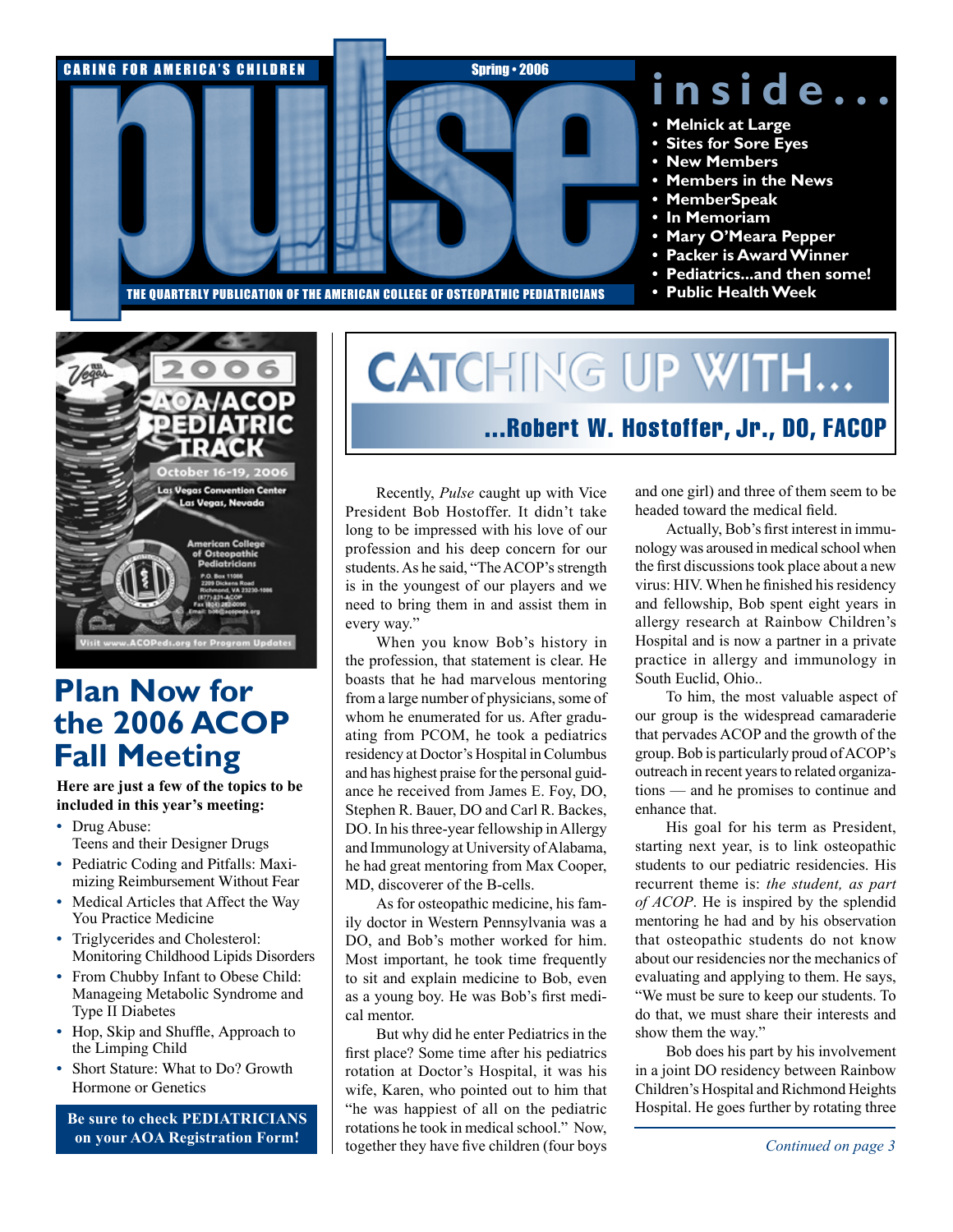#### **2006-2007 American College of Osteopathic Pediatricians**

### **Board ofTrustees**

*President Lee J. Herskowitz, DO, FACOP\**

*Vice President Robert W. Hostoffer, DO, FACOP\**

*Secretary-Treasurer Capt. Margaret A. Orcutt-Tuddenham, DO, FACOP\**

*Immediate Past President Steven M. Snyder, DO, FACOP\**

*Executive Director Stewart A. Hinckley\**

*\*EXECUTIVE COMMITTEE*

#### *Trustees*

*Carl R. Backes, D O, FACOP, FAAP Michelle Bez, DO, FACOP James E. Foy, DO, FACOP John W. Graneto, DO, FACOP Robert G. Locke, DO, FACOP Jennifer Ann Kierson, DO Heidi Leftwich, Student Representative*

*Director of CME Program Scott S. Cyrus, DO, FACOP*

*PUBLISHER Stewart A. Hinckley*

*Co-Editors Arnold Melnick, DO, FACOP Stewart A. Hinckley*

*ASSOCIATE EDITORS Gregory Garvin, DO, FACOP Robert G. Locke, DO, FACOP*

*Pulse is published four times a year in conjunction with the American College of Osteopathic Pediatricians, P.O. Box 11086, 2209 Dickens Road, Richmond, VA 23230-1086; 877-231-ACOP or fax (804) 282-0090.*

*No part of this publication may be reproduced without the express written consent of ACOP. All rights reserved.*

*The American College of Osteopathic Pediatricians is not responsible for statements made by any contributor. Statements or opinions expressed in Pulse reflect the views of the author(s) and not necessarily the official policy of the ACOP.*



#### *By Arnold Melnick, DO, FACOP*

## **Violence, by the Numbers**

I still remember my Pediatrics I course — and that was in 1943. It was taught by the late Jim Purse (that's F. Munro Purse) — who was the eighth president of ACOP (1949-1950). He was an outstanding lecturer and had a system that was intriguing, interesting and valuable. He took all the numbers and measurements that we were required to know about children and their growth and development, and systematized them. He modified them into understandable sequences, modifying them slightly in some instances to make them easier to remember, without distorting the facts. For me, it was a fabulous teaching tool; I think all my classmates felt the same way.

#### **A quick sampling:**

- Average newborn weighs 7-7  $\frac{1}{2}$  pounds
- Doubles that at 6 months
- Triples that at one year
- Average length of newborn is 20 inches
- Grows 10 inches the first year, etc. etc.

Sometimes, his modifications did not jibe exactly with the literature, but they were close enough — and, most important, it was easy for us to remember. (If any of my readers have a set of his notes, I'd beg, borrow or steal...)

Remembering the impact of numbers and their ability to stick in the memory, I am bringing you this month some fascinating numbers, startling numbers, impressive numbers about Violence in Children.

Now, I don't expect you to memorize those numbers (I didn't) but I hope to impress you enough with them that you will feel the emotional impact — and realize their importance to all us pediatricians.



#### **VIOLENCE IN CHILDREN**

| 3,000          | children, at least,<br>commit suicide yearly                                                       |
|----------------|----------------------------------------------------------------------------------------------------|
| 50             | children are killed each<br>year on school grounds                                                 |
| 5,000          | teachers are attacked<br>or assaulted on school<br>grounds each month                              |
| 1,000          | of these teachers<br>are seriously injured                                                         |
| 160,000        | children miss school<br>every day because they<br>are afraid                                       |
| 135,000        | juveniles carry guns to<br>school daily                                                            |
| 15             | suicide gestures<br>by children for each<br>successful one                                         |
| 14.5           | million children are<br>living in poverty in the<br>United States (one out of<br>every 5 children) |
| 25             | percent of children in the<br>United States go to bed<br>hungry each night                         |
| $\overline{3}$ | children die daily in the<br>United States of child<br>abuse                                       |
| 75             | percent of adult violent<br>offenders suffered child<br>abuse as children                          |
| 31             | percent of child abuse<br>cases are missed on first<br>visit to physician or<br>emergency room     |
| 50             | percent of reported cases<br>of child abuse are due to<br>neglect                                  |
| 5              | factor of underreporting<br>of child abuse cases                                                   |
| 33,000         | cases of incest reported<br>yearly                                                                 |
| 34             | percent of runaways<br>report sexual or physical<br>abuse                                          |
| 5,351          | children died of gunshot<br>injuries (1991)                                                        |
| 300            | children drown yearly in<br>residential pools                                                      |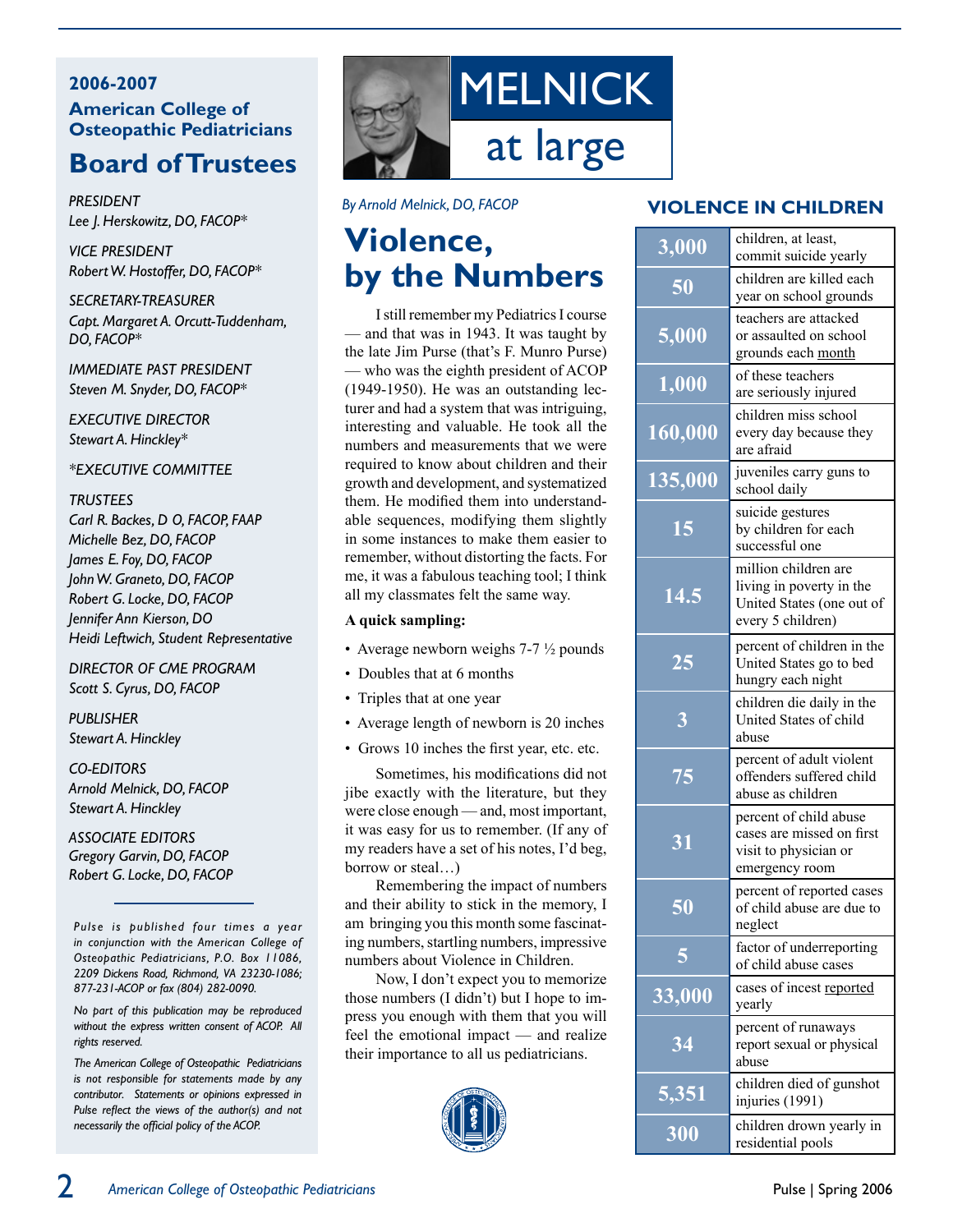# Sites for Sore Eyes

# **Help for Poison Ivy?**

#### *By Gregory Garvin, DO, FACOP*

Once again I continue to surf the Internet and I continue to find interesting bits of information. Several months ago, I read a supplement to *Contemporary Pediatrics* about poison ivy dermatitis (July '05). What I like to do is actually look at the web sites the author lists as helpful. I would recommend the supplement. I must admit, however, the web sites don't have much to help you about finding information or treatment about poison ivy…

#### Here are the sites:

**www.aad.org:** the American Academy of Dermatology (AAD). On this site, I used the search engine to find something about poison ivy and it had 48 articles that dealt with plant dermatitis. Some of them were good. I might add, however, that it is the home page of the AAD and has a members only area as well as a very nice Public Resource Area that you access "A-Z" to see various topics in dermatology.

**www.contactderm.org:** I couldn't find much out about poison ivy, but it did have a link to other sites of interest that were interesting. Try the Botanical Dermatological Database, for one. It is the home page for the peer-reviewed journal *Dermatitis*. It includes a members only section and notes from the President.

**http://bodd.cf.ac.uk:** As mentioned in the link above. I thought at first this might not be worth much, but it is a "reincarnation" of *Botanical Dermatology,* originally published in 1997. It has a google search link for all kinds of plant families, so I think it has some value in finding out information on all kinds of plants you may come across. It appears to be a "read only" database stating that you are not allowed to download information.

**http://householdproducts.nlm.gov:**  This is a web site from the NIH (National Library of Medicine). I couldn't find much about poison ivy here either, but found good links to all kinds of household products. First you choose a product category and then it goes to a list of products. For example, I chose Landscape/Yard (hoping I would find plant dermatitis) and it listed things about cement blocks, fertilizer and things you would find in the yard ...but I still couldn't find anything about poison ivy.

**www.cdc.gov/niosh/homepage.html:**  the home page for the National Institute for Occupational Safety and Health (NIOSH). A neat site, but again, I couldn't find anything about poison ivy??? There is a NIOSH site index search A-Z and lists all kinds of links that deal with Occupational Health. Also, on this page under "Key Resources" is a link for the *Pocket Guide to Chemical Hazards*. It has some nice information about the toxicities of various chemical exposures. I recommend it highly.

**www.osha.gov:** the homepage of OSHA (Occupational Safety & Health Administration). I always wanted to know what those letters stood for! This site didn't have anything to do with plant dermatitis, but does have an index site index search A-Z concerning issues regarding OSHA standards.

Well, that about wraps it up for another *issue*. I must admit I enjoy looking at web sites that authors quote in journal articles to see if they have any relevance to the article they are associated with. This review revealed a lot of good sites to surf, but not much information about poison ivy…

Happy surfing!

**Catching UpWith....**

*Continued from page 1*

to four residents or interns through his office all the time.

Already embarked on his campaign to implement his philosophy, he is calling it *Conduit for Success*. He is driven to push that theme throughout his term of office.

Bob Hostoffer — allergist, pediatrician, researcher, teacher, mentor — driven to help those who come after him: students, interns and residents. And you can tell by his sincerity and enthusiasm, and by his plans for the next few years, he will succeed.



### **Physician Members**

| Lake Havasu City, AZ               |
|------------------------------------|
|                                    |
| Royal Palm Beach, FL               |
| Kevin R. Joseph, DO Washington, DC |
| Harish S. Rudra, DO  Clifton, VA   |
|                                    |

### **Student Members**

| Katie M. AcquinoGlen Cove, NY              |  |
|--------------------------------------------|--|
| Todd J. Antenucci Flushing, NY             |  |
|                                            |  |
| Rae A. Bailey  Lewisburg, WV               |  |
| Maggie C. Belton Christiansburg, VA        |  |
| Christopher J. Benavente Athens, OH        |  |
| Shannon M. Bennett Biddeford, ME           |  |
| Kellie M. Smith Blackwell . Blacksburg, VA |  |
| Melissa R. Blum Glen Cove, NY              |  |
| Jacqueline D. Bohs Lawrenceville, GA       |  |
|                                            |  |
| Ilona Brener  Powell, OH                   |  |
|                                            |  |
|                                            |  |
| Kirk Campbell Lewisburg, WV                |  |
|                                            |  |
| Daniel J. Cavallo, III  Glen Cove, NY      |  |
| Andrew Cha  Glendale, AZ                   |  |
| Allison T. Chase  Blacksburg, VA           |  |
| Ryan Marie Chiarella  Glen Cove, NY        |  |
| Melanie E. Cooper  Kansas City, KS         |  |
| Jennifer L.Coppolino  Glendale, AZ         |  |
| Robert J. Cusanelli  Lawrenceville, GA     |  |
| Austin M. Dalrymple  Kansas City, MO       |  |
| Chan-Tran P. Dang Henderson, NV            |  |
|                                            |  |
|                                            |  |
| Lauren R. Doyle West Nyack, NY             |  |
|                                            |  |
| Donald C. Dworek  New Albany, OH           |  |
| Kristin L. Etzkorn  Lawrenceville, GA      |  |
| Valerie C. Fouts-Fowler  The Plains, OH    |  |
| Andrea M. Funk  Nelsonville, OH            |  |
| Maria T. Gavin East Meadow, NY             |  |
| Amy K. Gessford  Lawrenceville, GA         |  |
|                                            |  |

*continued on page 5*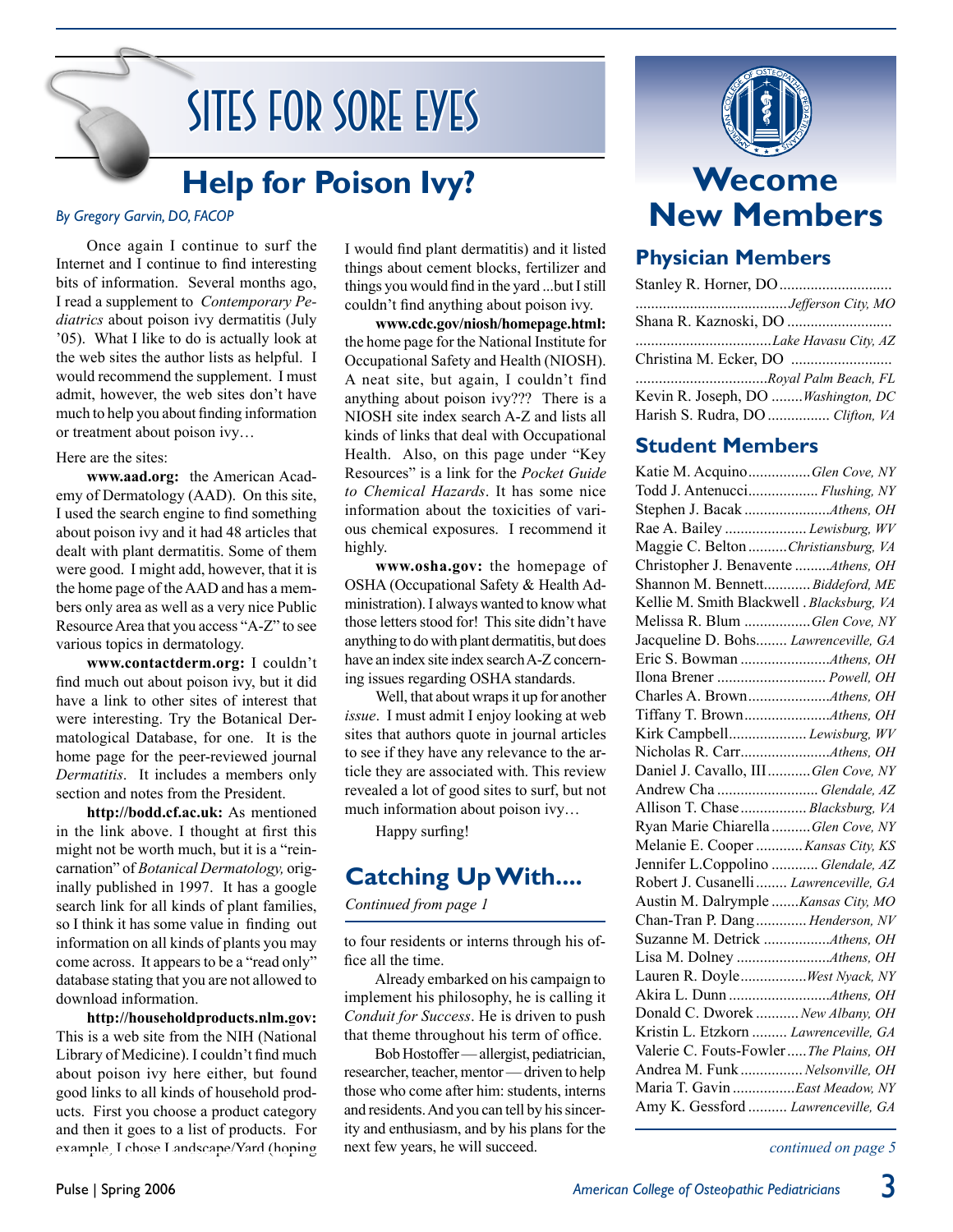### **Members in the News**

# **MemberWrites Newspaper Column**

#### *By Robert Locke, DO*

Seth Torregiani, DO, a fourth-year medicine-pediatrics resident at Christiana Care Health System in Newark, DE, and ACOP resident member, is the author of an alternative medicine column that appears in the Health Section of the *Delaware News-Journal* every six weeks. His column appears as one of a series of health-related columns written by local Delaware physicians addressing common health topics for the community.

- *PULSE*: What interested you in writing a column about alternative and complementary medicine?
- DR. TORREGIANI: I've always been interested in the topic, since beginning medical school. I was attracted specifically to osteopathic training because I felt osteopathic physicians addressed areas of patient care that weren't adequately addressed in allopathic training, such as the body's capacity for self-healing, the relationship between structure and function in the body, as well as osteopathic manipulative medicine, which has been a consistent interest of mine.

From this foundation, I became interested in other interventions that could support healing yet were generally safe for patients to use, everything from acupuncture to probiotics to meditation.

 Since complementary medicine is such a hot topic right now, I wrote a letter to the editor of the *Delaware News-Journal* inquiring whether the paper would be interested in including a column on alternative or complementary medicine. They agreed, and the first column was published in November last year.

*PULSE:* Do you have a writing background?

DR. TORREGIANI: I was an English major in college, and before entering medicine, I worked in various jobs related to news, publishing and public relations. I also did a fair amount of free-lance writing as well, and worked for a while teaching literature and writing in a community college. I've always enjoyed writing and expressing ideas. This column lets me keep my writing skills sharp while discussing ideas I feel passionate about.

*PULSE:* What topics have you covered? What topics will you be discussing in the future?

- DR. TORREGIANI: The first column was a discussion of how alternative medicine is becoming integrated into mainstream medicine – to the point where major academic medical centers as well as the National Institutes of Health have centers dedicated to researching alternative/complementary medicine and offering it to their patients. I've also discussed natural remedies for the cold and flu and recent studies that have looked at complementary treatments for arthritis, such as glucosamine, SAM-e and acupuncture.
- *PULSE:* What are your guiding principles for the column? What topics do you plan to cover in the future?
- DR. TORREGIANI: As far as possible, I try to be evidence-based, and if there is not evidence to support a particular intervention (say, zinc for colds, or chelation therapy for coronary artery disease), I say so. I think there is great potential for many complementary therapies to improve quality of life and help fight disease, but it is important to look at the evidence. Having said that, I also think it is good for the medical community to maintain an open mind about complementary therapies and not dismiss them out of hand. Many, many patients are interested in these therapies, and we may be missing opportunities with our patients if we're dismissive of all alternative or complementary therapies. I'm planning a column on meditation for the next issue. In terms of pediatric topics, I'd like to write about probiotics, alternative approaches to ADHD and some of the interesting research that has come out about the use of osteopathic manipulative medicine in otitis media.

*Pulse welcomes stories about the activities and achievements of ACOP members. You are invited to send such information about yourself or someone else to the Pulse Editor, amelnick@nova.edu.*

### **MemberSpeak**

# **Past President Comments**

#### *By Mark P. Jacobson, DO, FAAP, FACOP*

ACOP was conceived at a time in our profession when DO Pediatricians had little opportunity to participate in the institutions of the allopathic community. It served its members by providing advocacy, education, and a conduit to the AOA. It helped to develop political and academic executive leaders, who often used their experiences to advance themselves and other DO Pediatricians in their communities. One only has to consider the number of Osteopathic Colleges that chose their leaders from the ACOP ranks. Individuals such as Ben Cohen, Duane Harper, Pat Cottrell, David Leopold, Bernard Kaye, and Tom Santucci Jr. were all important in developing our schools into the reputable centers of education that they are today.

Unfortunately, the ACOP has recently folded itself into the comparatively massive AOA. It is my opinion that this has diminished its significance and reduced it to nothing more than a CME coordinator and a newsletter printer. The dues that are charged seem to be nothing more than a charitable contribution.

If the ACOP is to be of value to its members it needs to make clear the justification for its existence. Its leaders need to find a way to recreate the sense of community that existed in the past. They need to do what they can to fight the new demons such as insurance companies and government agencies that impose real dangers to physicians now and in the foreseeable future. The battle for recognition of our DO pediatric colleagues was fought, in my opinion, successfully by the ACOP leaders of the past. Now it is time to find new causes and dedicate the time and effort necessary to make a difference.

The AOA has never been energetic about taking up the causes of its pediatric members. In fact, this family medicine dominated organization has often treated the ACOP as its competitor. We need to have the ACOP reconstituted as an organization which will not be a hair on the dog's back. We would be better served to align ourselves with those individuals and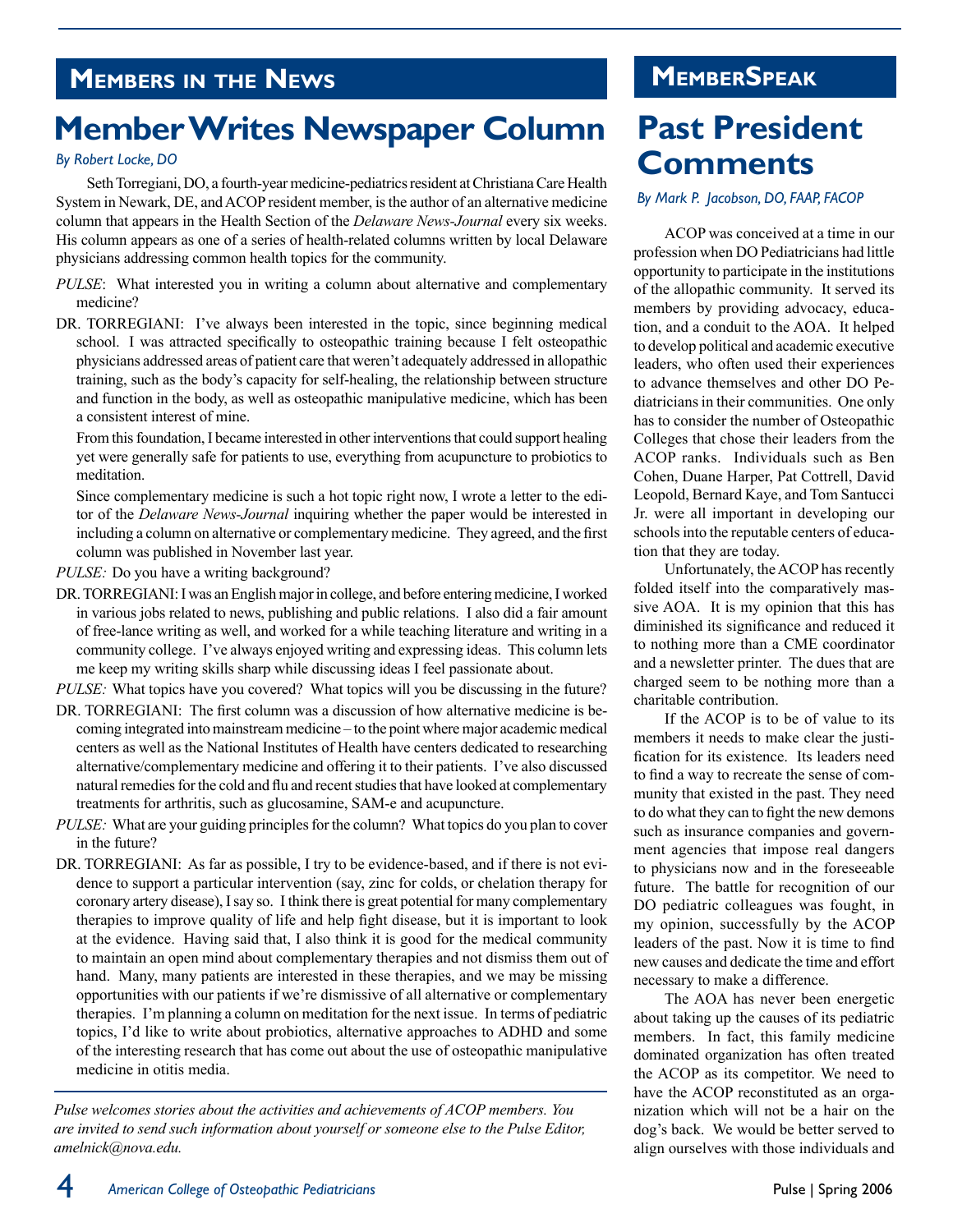organizations who understand our needs and the threats to our future.

Society today is either unaware or expects to be unaffected by what is going on in the healthcare professions. Pediatricians across the U.S. are contending with a crisis. They are unaccustomed to battles against corporate America (both healthcare insurers and malpractice insurers). Their training prepared them to fight disease, not lawyers and insurance company executives. They find themselves criticized for wanting what everyone expects, a fair return for their efforts. They are expected to respond to every medical challenge but are asked to be quiet when their livelihoods are threatened by others. Has anyone noticed the decrease in infant mortality? Has anyone noticed how unusual it is to hear of a child dying of sudden infant death syndrome or being permanently disabled by meningitis? Those who are now practicing will survive, albeit under the constant threat of rising costs, diminishing reimbursements, and demanding patients. The real problem will come when all of these pressures will cause many to retire early. Additionally young people will seek alternative careers. They will choose to avoid the rigors and expense of medical school and instead find opportunities available in law, finance and business careers which do not carry the responsibility of protecting another person's health and well-being. The state and federal governments are doing nothing to stem the tide of decreasing numbers of doctors. The government looks the other way as the insurance companies who reimburse doctors add red tape for both physicians and patients. Those same insurance companies seem always to have the money to pay for advertising, golf tournaments, and ridiculous executive salaries which seem to go higher as the cost of insurance becomes less affordable. How can health insurers add to immense corporate cash reserves and executive salaries at the same time that copays go up, premiums go up, and physician reimbursements go down?

ACOP needs to find a way to provide advocacy regarding these issues for its members. Alert, Alert, Alert!! The system is broken. Pay attention, ACOP.

*Members are encouraged to submit articles of interest in Pulse. If you would like to express your opinion or offer suggestions, send your comments to Pulse Editor, amelnick@nova.edu.*

#### **Wecome New Members**

*Continued from page 3*

| Sophia Ghebremicael, OMSII             |  |
|----------------------------------------|--|
|                                        |  |
| Tiffany Glasel Lewisburg, WV           |  |
| Marianne W. GobrialDavie, FL           |  |
| Christina M. Gonzalez Athens, OH       |  |
| Brandon M. Green  Blacksburg, VA       |  |
|                                        |  |
|                                        |  |
| Dana Hubbard  Lewisburg, WV            |  |
| Joe T. Huong  Lawrenceville, GA        |  |
| Zachary L. Jacobs  Dix Hills, NY       |  |
| Devi K. Jhaveri  The Plains, OH        |  |
| Meagan L. Jones  Glendale, AZ          |  |
| Kathleen M. Joy  Des Moines, IA        |  |
| Hazem Kanaan  Lewisburg, WV            |  |
|                                        |  |
|                                        |  |
| Suyin Lee Powder Springs, GA           |  |
| Scott L Leifson, OMSII  Glendale, AZ   |  |
| Maryjane Liebling Lewisburg, WV        |  |
| Christina C. Lopez Glen Cove, NY       |  |
| Susan Marchiano Voorhees, NJ           |  |
| Erin S. Matheny  Irvine, CA            |  |
| Lauren Morea, MSI Blacksburg, VA       |  |
| Jonathan W. Moresco  Forest Hills, NY  |  |
| Elizabeth Mossing  Ronceverte, WV      |  |
| Kimberly Neuhalfen  Kansas City, MO    |  |
| Melissa Lynn Nevin  Kansas City, MO    |  |
| Tracy Ng  Bayside, NY                  |  |
| Linda Nguyen Lewisburg, WV             |  |
| Daniel H. Nguyen  Athens, OH           |  |
| Sara Northrop Lewisburg, WV            |  |
| Jennifer M. Oh  Blacksburg, VA         |  |
| Isaac J. Paff Ronceverte, WV           |  |
| Kimberly A. Palmer  Christiansburg, VA |  |
| Kristen L. Payne Blacksburg, VA        |  |
| Erin L. Perkey  Kettering, OH          |  |
| Dwan Perry  Bluefield, WV              |  |
|                                        |  |
| Mikel Pride  Willingboro, NJ           |  |
| Maanasi Puranik  Lewisburg, WV         |  |
| Esperanza Ramirez  Henderson, NV       |  |

| Clarissa Renken  Lewisburg, WV         |
|----------------------------------------|
| Libby Rhee Pembroke Pines, FL          |
|                                        |
| Doni Marie Rivas  Boynton Beach, FL    |
| Lee B. Rosterman  Kansas City, MO      |
| Dawn Ruminski  Fairlea, WV             |
| Lauren E. Salmon Blacksburg, VA        |
| Tiffany N. Sanders  Lawrenceville, GA  |
| Susana Santos  Glendale, CA            |
| Candi S. Schaufler  Forked River, NJ   |
| Lindsay K. Schirack  Athens, OH        |
| Douglas W. Schwartz  Lawrenceville, GA |
| William J. Slade  Lewisburg, WV        |
| Anie V. Somaiya  Blacksburg, VA        |
| Erin E. Spies  Athens, OH              |
| Rebecca Starr Blacksburg, VA           |
|                                        |
| David F. Sulkowski  Cherry Hill, NJ    |
| Peter J. Sumner Davie, FL              |
| Konstantina Svokos Glen Cove, NY       |
| Michale A. SwartwoodKansas City, MO    |
| Amy Sweigart  Voorhees, NJ             |
| Rebecca N. TeagardenAthens, OH         |
| Maria A. TerneusPlantation, FL         |
| Linh A. Tieu  Monterey Park, CA        |
| Azadeh Toofaninejad  Des Moines, IA    |
| Diana M. Tran  Lewisburg, WV           |
| Kristina R. TrubeyDavie, FL            |
|                                        |
| Lauren Turkanis  Biddeford, ME         |
| David J. Valent  Athens, OH            |
| Amy E. Voci  Glendale, AZ              |
| Gopi Y. Vora  Atlanta, GA              |
| Valarie Vukelic Westlake, OH           |
| Jake M. Waits  West Linn, OR           |
| Pamela J. Walcutt  South Miami, FL     |
| Anne E. Wierman  Glendale, AZ          |
| Mark D. Wilhelm  Lewisburg, WV         |
| Amy C. Wynn  Plantation, FL            |
| Jamie C. Yedowitz  Yonkers, NY         |
| Elizabeth C. Zotos  Kansas City, MO    |



### **I n M emoriam**

Jay Adams, DO, FACOP, of Ankeny, Iowa, died on May 6, 2005, at 85 years of age. He was born May 19, 1920, and graduated from the Philadelphia College of Osteopathic Medicine in 1950. After his internship, he took a Pediatrics residency at the Hospital of PCOM, and then moved to Iowa. There he was associated as pediatrician at the Wilden Clinic.

He was an active member of ACOP during his entire career and became an Emeritus Member when he retired from practice several years ago.

The ACOP extends sincere condolences to his widow, Joan.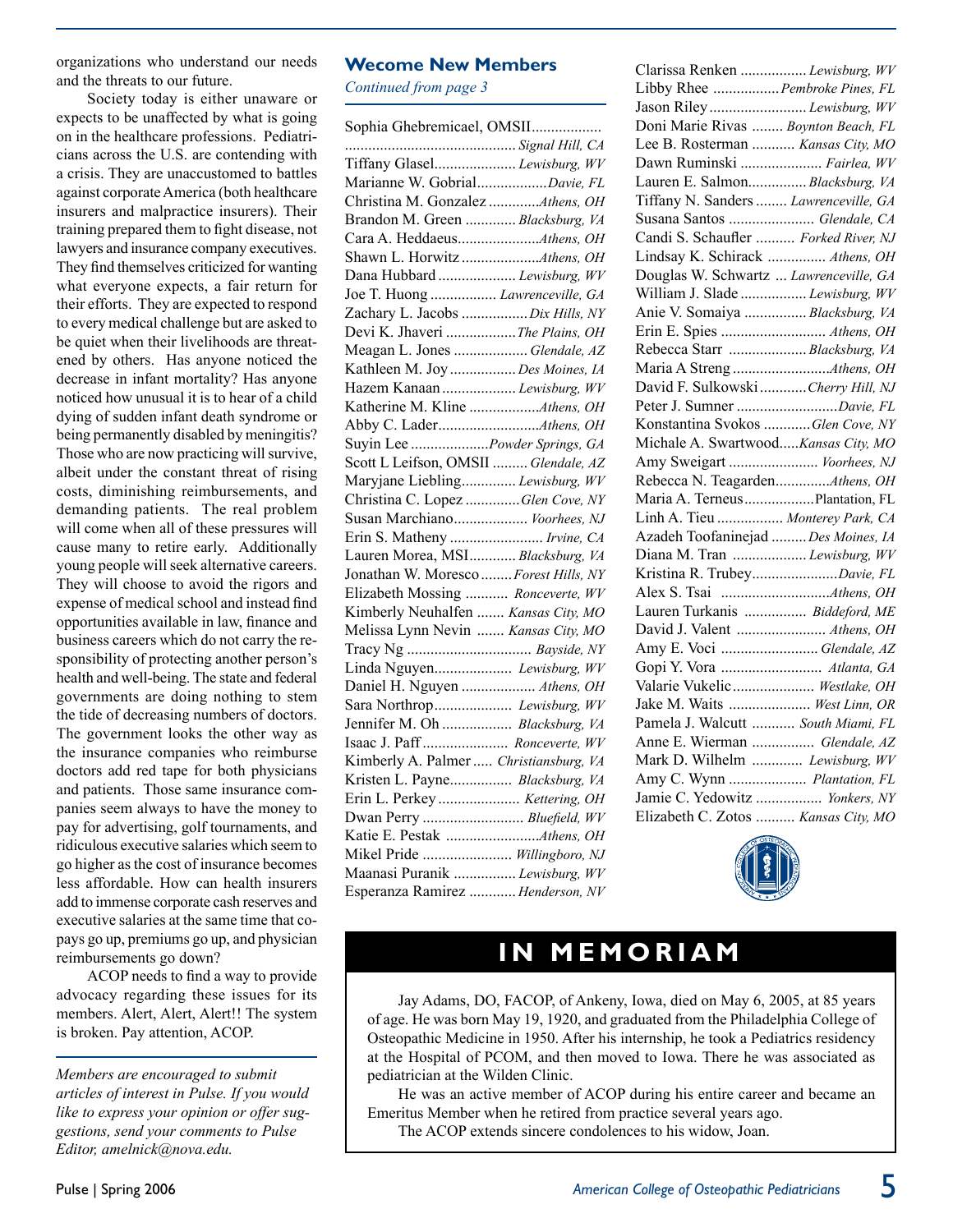

*Past President Martyn Richardson recently discovered some old correspondence with Mary O'Meara Pepper, DO, MD, ACOP's third President, about whom little is known. Her commentary on the early days was poignant and interesting and is reproduced here, almost in full, with minimal editing, for its historical import. These remarks were written in 1989, when she was 85 years old. A few (Editor's Notes) have been added.*

At the time of my internship, infants and children were hospitalized only in extreme cases, usually on a women's ward, if not for a contagious condition. Whenever possible, I had them as patients, exchanging with other interns, who were not especially interested. I joined the hospital staff as a Junior Attendant, serving in the clinics and whenever pediatric cases happened to be on a ward.

About 1936-37, James Watson, DO, spent a year studying Pediatrics in Germany; returning, he shared his experiences with several of us who were primarily interested in Pediatrics. He also arranged for a ward at the Los Angeles County Unit (there was a separate osteopathic unit at the LA County Hospital) to be assigned for Pediatrics only. Several of us were on the Attending Staff, taking mostly pediatric cases in the outpatient clinics, and this was a very important step in our continuing care of patients.

Other graduates of COP&S (College of Osteopathic Physicians and Surgeons, the osteopathic college in California) expressed interest and in 1940 the ACOP was formed to share information and experience. As I remember, the original members were Drs. James Watson, Evangeline Percival, Blanche Root, Fred Stone and myself, soon joined by others in the LA area and elsewhere in the United States. As a member of the LA County Hospital staff, a varied and valuable experience was available, and many of the local ACOP members offered their services. The Pediatrics staff also covered the Contagious Disease Ward.

A Pediatrics Department was established at COP&S with lectures and clinics staffed by members of the ACOP. From 1942-46, I established a Consultation Practice for Pediatrics and Allergy only. Both were rather new specialties. My skill was greatly enhanced by my LACH experience. This was perhaps the most interesting, challenging, rewarding period in my practice life, albeit the most demanding. During this war-time, only the most extreme emergency pediatric cases were admitted to hospitals, so even seriously ill young patients were handled at home. This required frequent house calls, and in some cases, periods of constant attendance by the physician. Blood transfusions were involved and infrequent, and I devised a type of transfusion through the bone marrow that I could perform in the home.

I credit the excellent educational program at COP&S, the experience at the College clinics and the four weeks on LA County Maternity Service, combined with my internship at LA County Hospital as my basis for judgment in practicing as a physician. This was augmented by the years on the staff of LACH where one encounters such a great variety of cases, most of them serious. With scant support from the laboratory and x-ray available in the early 30s and 40s (compared with the present time), diagnoses were made mainly by careful history-taking, examination and the development of a certain intuitive sense. In 1928, there were 20 major drugs to become familiar with. Now one gets information about that many new ones **(now, in 1989)** almost every month – good in providing many choices, bad in resulting in adverse drug reactions and in incompatibilities. Antibiotics: Sulfas, then penicillin and the mycins were just being discovered and in the experimental stage. Immunizations consisted of Smallpox and Diphtheria-Tetanus. Venereal diseases and their complications were without successful treatment—not infrequently fatal, often

#### **Mary O'Meara O'Meara Pepper BIOGRAPHY**

**Born:** 1904

#### **Medical School:**

College of Osteopathic Physicians and Surgeons, Los Angeles, 1928

#### **Internship:**

Los Angeles County General Hospital Osteopathic Unit, 1929-30

**Positions:** 

LAGH Pediatrics Staff

**Teaching:**

Pediatric Department, COP&S

#### **Practice:**

Various locations over the years: Monterey, Pasadena and Redlands, CA Also, Sandpoint, ID

**Other practice:** 

Staff Porterville State Hospital, CA

**Retired**: 1973

Subsequent practice:

Volunteer Medical Consultant on Indian reservations for Save the Children Foundation and USPHS Indian Health Service

congenital. Infant feeding became a major part of Pediatrics, even detrimental as a replacement for breast-feeding which was considered inappropriate and undesirable for various reasons, mainly social. Osteopathic manipulation, which proved useful in many conditions, seems rarely used now in Pediatrics. "All progress is not necessarily improvement."

All associations and relationships with other doctors – DO or MD – were without conflict. They have given me cooperation and respect for my ability and I have had their full support when it was requested.

# **Membership Questions?**

Contact Joye Stewart at 877-231-2267 or by email at joye@ACOPeds.org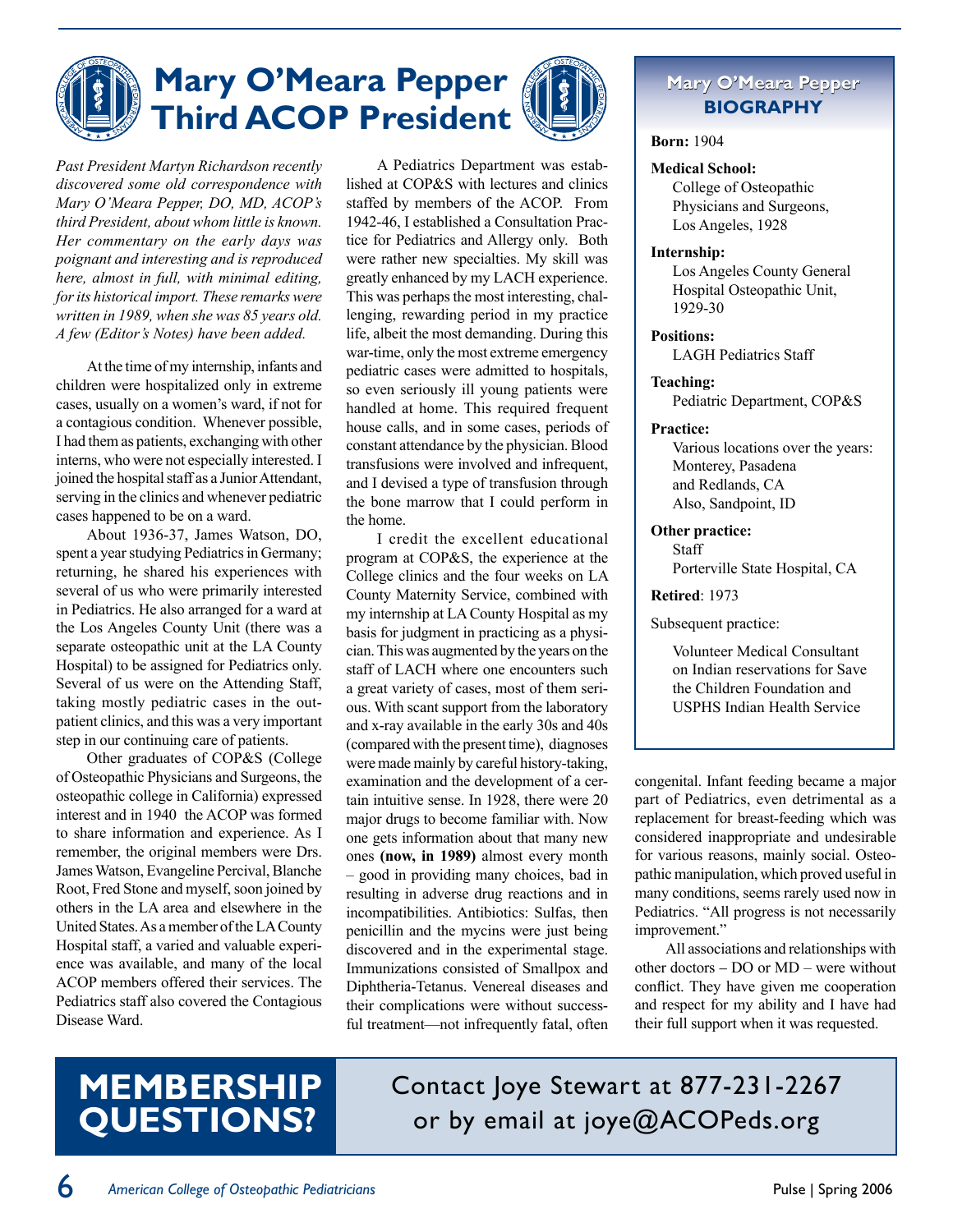## **Edward E.Packer Is Award Recipient**

Edward E. Packer, DO, FACOP, was honored recently by the Pediatrics Club of Nova Southeastern University. Stacey Helps, a second-year student, and president of the club, presented him with the "Dr. Arnold Melnick Child Advocacy Award."

Dr. Packer, chairman of pediatrics at the college, was cited by Stacey Helps as "child advocate, role model, physician, professor and mentor." Last month, Dr. Packer was named by the second year class at NSU-COM as "Professor of the Year.' In



*Stacey Helps (left) presents Dr. Edward Packer the "Dr. Arnold Melnick Child Advocacy Award." Dr. Melnick (right) looks on.*

2005, he was listed as one of "America's Top Pediatricians" by the Consumers Research Council and also named a "Top Physician" by the South Florida Hospital News.

The Pediatrics Club was chosen as "NSU-COM 2006 Club of the Year." Their successful year included activities such as outstanding monthly speakers, a toy drive, multiple health fairs and a fundraiser for the March of Dimes.

The club established the annual "Dr. Arnold Melnick Child Advocacy Award" two years ago to honor the founding dean of the College of Osteopathic Medicine for his lifelong dedication to child advocacy. Last year's winner was Cyril Blavo, DO, FACOP, now Director of the Public Health Program at NSU-COM.

# PEDIATRICS... and then some!

*Some pediatricians have moved their attention to areas tangential to or complementing the practice of Pedicatrics. This is one of a series.*

### **Cyril Blavo, DO, MPH**

With a long-standing interest in Public Health, Cyril Blavo has created a niche that satisfies his love for this field and Pediatrics.

After receiving his DO degree from TCOM, he earned a Masters in Public Health and Tropical Medicine from Tulane University.

At Nova Southeastern University College of Osteopathic Medicine, he served as Associate Dean for Academic Affairs, as well as Chairman and Professor of Pediatrics. Teaching public health along with those duties led him to organize and become Director of the Public Health program, full time — creating an outstanding faculty and student body.

He still manages to see patients, whose unusual loyalty to him is a testament to his pediatric skills.

Part of his motivation includes a deep concern for his native country of Ghana — and he has not forgotten it. He initiated and continues to supervise, part time, the building of a community clinic in an underserved area of Ghana, with a view to staffing it some day with American volunteers.

Though successfully engaged in other healthcare activities, he truly still has Pediatrics in his heart.

**ThankYou to the Supporters of the ACOP 2006 Spring Conference**

# GOLD

Mead Johnson **Nutritionals** 

Ross Products Division, Abbott Laboratories, Inc.

### SILVER

Nestle Infant **Nutrition** 

### **BRONZE**

Stiefel Laboratories

### EXHIBITORS

Beta Dermaceuticals, Inc.

Lippencott, Williams & Wilkins

Remuda Ranch

#### HOSPITAL EXHIBITORS

Children's Hospital / Doctors Hospital Program - Columbus, GA

Maimonides Infants and Chilfren's Hospital of Brooklyn

Oklahoma State University / College of Osteopathic Medicine - Tulsa, OK

Phoenix Children's Hospital

7